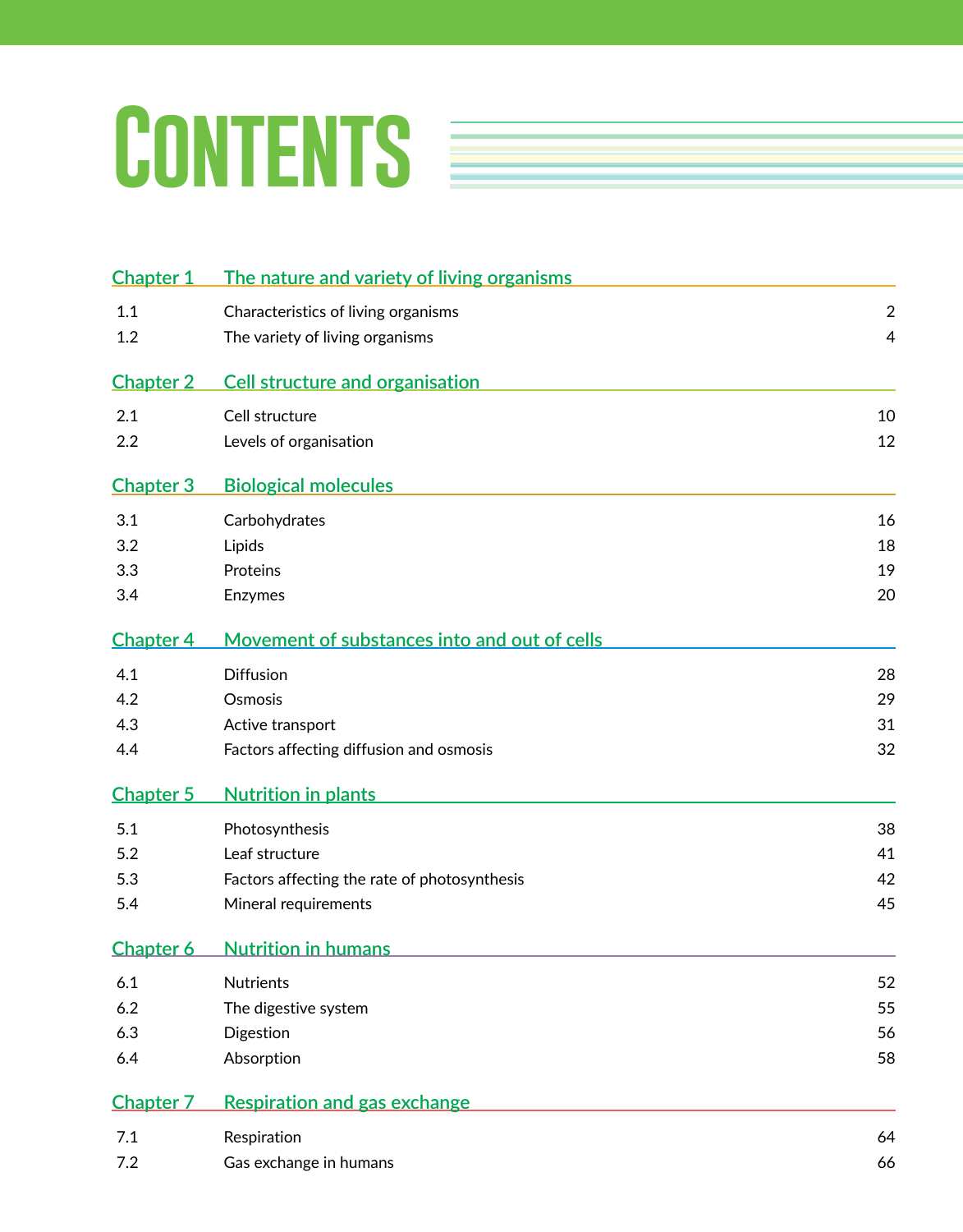| <b>Chapter 8</b>  | <b>Transport in plants</b>          |     |
|-------------------|-------------------------------------|-----|
| 8.1               | Absorption of water and minerals    | 77  |
| 8.2               | Transport of water and minerals     | 78  |
| 8.3               | Transport of organic nutrients      | 81  |
| <b>Chapter 9</b>  | <b>Transport in humans</b>          |     |
| 9.1               | Blood                               | 86  |
| 9.2               | The heart                           | 88  |
| 9.3               | <b>Blood vessels</b>                | 90  |
| 9.4               | The immune system                   | 91  |
| Chapter 10        | <b>Excretion in humans</b>          |     |
| 10.1              | Urinary system                      | 98  |
| 10.2              | Ultrafiltration                     | 99  |
| 10.3              | Selective reabsorption              | 100 |
| 10.4              | Osmoregulation                      | 100 |
| <b>Chapter 11</b> | <b>Co-ordination and response</b>   |     |
| 11.1              | Tropism in flowering plants         | 106 |
| 11.2              | The nervous system                  | 108 |
| 11.3              | The endocrine system                | 113 |
| 11.4              | Homeostasis                         | 114 |
| <b>Chapter 12</b> | <b>Reproduction in plants</b>       | 120 |
| <b>Chapter 13</b> | <b>Reproduction in humans</b>       | 128 |
|                   | Chapter 14 Inheritance              |     |
| 14.1              | Nucleic acids and protein synthesis | 136 |
| 14.2              | Cell division                       | 138 |
| 14.3              | Genetics                            | 140 |
| 14.4              | Variation and evolution             | 143 |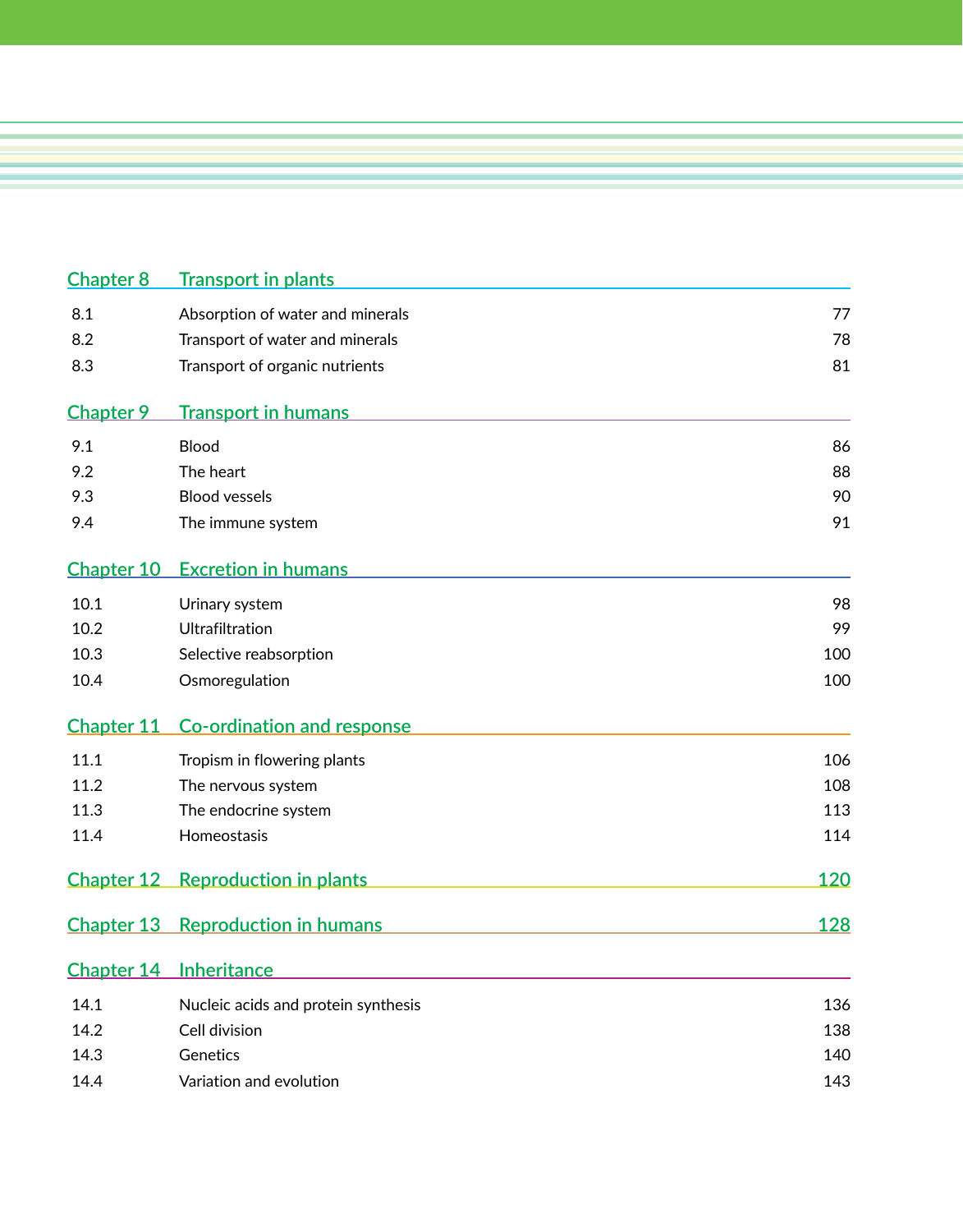| <b>Chapter 15</b>                                   | <b>Ecology</b>                                       |            |
|-----------------------------------------------------|------------------------------------------------------|------------|
| 15.1                                                | The organism in the environment                      | 154        |
| 15.2                                                | Feeding relationships                                | 156        |
| 15.3                                                | Cycles within ecosystems                             | 159        |
| <b>Chapter 16</b>                                   | Human influences on the environment                  |            |
| 16.1                                                | Air pollution                                        | 168        |
| 16.2                                                | Global warming                                       | 169        |
| 16.3                                                | Sewage                                               | 170        |
| 16.4                                                | Eutrophication                                       | 171        |
| 16.5                                                | Deforestation                                        | 171        |
| <b>Chapter 17</b>                                   | <b>Food production</b>                               |            |
| 17.1                                                | Crop plants                                          | 178        |
| 17.2                                                | Micro-organisms                                      | 181        |
| 17.3                                                | Fish farming                                         | 183        |
| Chapter 18                                          | Selective breeding, genetic modification and cloning |            |
| 18.1                                                | Selective breeding                                   | 190        |
| 18.2                                                | Genetic modification                                 | 191        |
| 18.3                                                | Cloning                                              | 192        |
| <b>Chapter 19</b>                                   | <b>Examination skills</b>                            |            |
| 19.1                                                | Calculating percentage changes                       | 198        |
| 19.2                                                | Drawing graphs                                       | 199        |
| 19.3                                                | Designing investigations                             | 202        |
| 19.4                                                | Drawing experimental set-ups                         | 204        |
| 19.5                                                | Evaluating claims                                    | 205        |
| $D_{\text{max}}$ $\downarrow$ is a $T_{\text{max}}$ |                                                      | <b>OIE</b> |

| <b>Practice Test</b> | 215        |
|----------------------|------------|
| Index                | 257<br>، ب |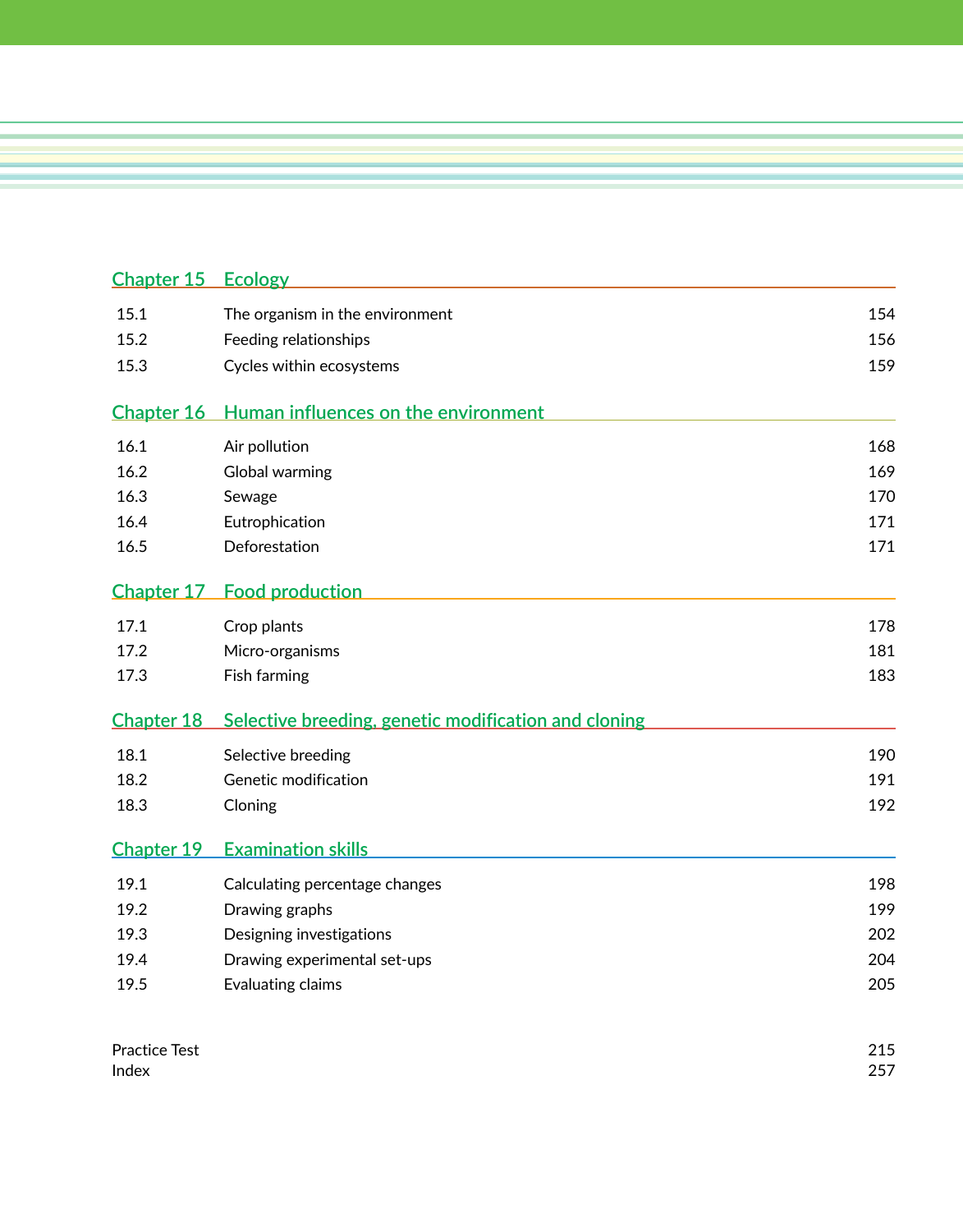Chapter 1

**EDEXCEL INTERNATIONAL GCSE (9–1) BIOLOGY**

# The nature and variety of living organisms

**Figure 1.1** A golden jackal feeding on its



### Figure 1.1 Agolden jackal feeding on its **1.1 Characteristics of living organisms**

Biology is the study of living organisms and living systems. All living organisms display, or have the potential to perform, the **eight characteristics of life**.

#### Nutrition

**Nutrition** is the obtaining of nutrients from the environment. Nutrients are required by living organisms for:

- energy  $\mathbb{R}^3$
- growth and repair  $\mathbb{R}^3$
- maintaining proper metabolic function m.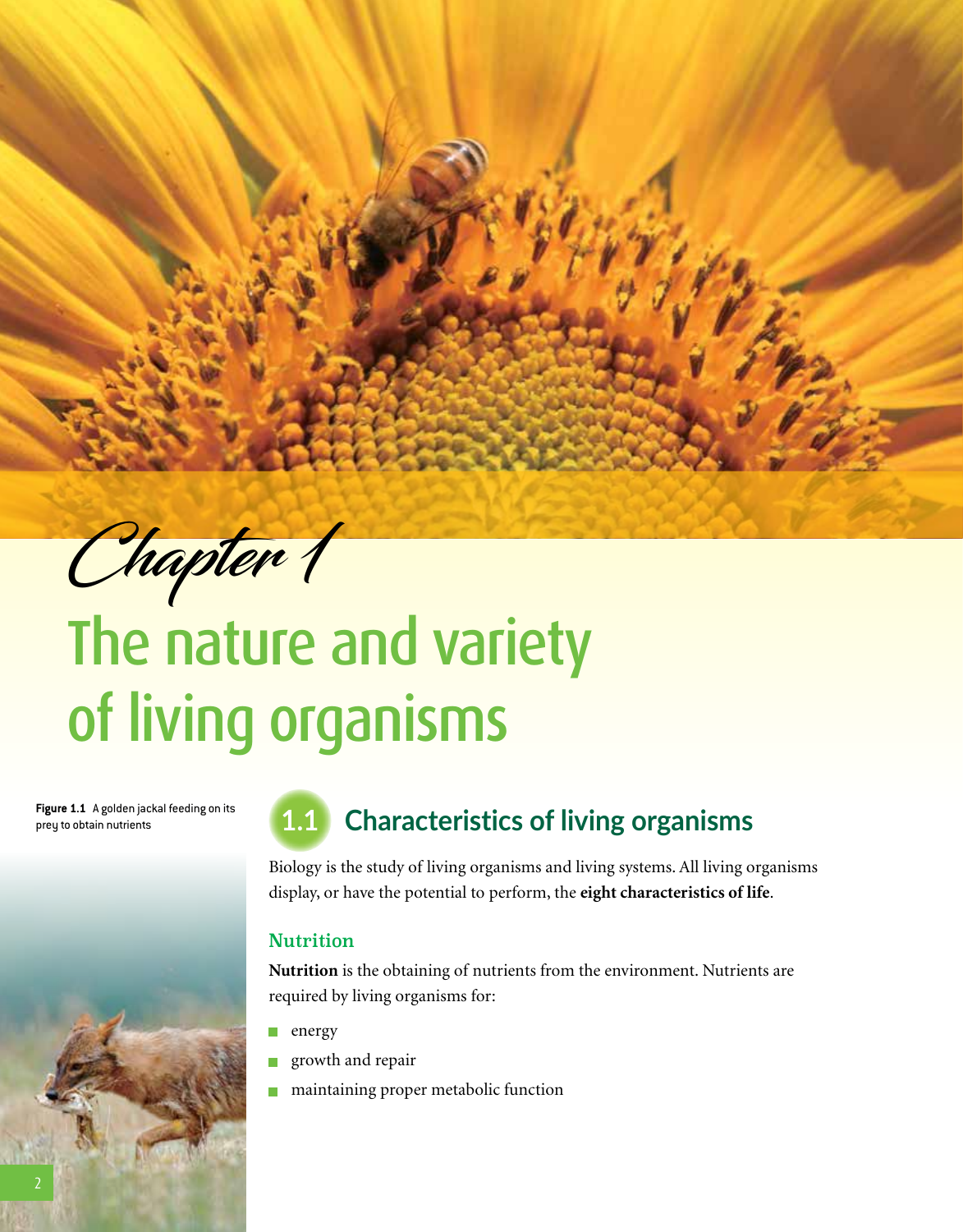#### Respiration

**Respiration** is the controlled release of energy from food to produce the molecule **ATP**. Energy in food is released and stored temporarily in ATP, which then provides the energy to cells. Energy released by respiration can be used for:

- growth  $\mathcal{L}_{\mathcal{A}}$
- movement
- reproduction

#### Growth and development

**Growth** is an increase in size, mass or number of cells, while **development** is an increase in complexity (Figure 1.2). Growth and development allow an organism to function in ways that help it to survive.

#### Sensitivity

**Sensitivity** is the ability of an organism to detect and respond to **stimuli** (singular: *stimulus*) which are changes in the environment. For example, to catch a fly, a frog has to see it and then move towards it (Figure 1.3).



**Figure 1.3** Rabbits (left) have good hearing to detect predators while owls (right) have keen eyesight to spot prey.

#### Movement

**Movement** is a change in position or location. Organisms move in response to changes in the environment. For example, to catch a fly, a frog has to move towards the fly first.

#### Homeostasis

**Homeostasis** is the maintenance of a **constant internal environment**. This allows an organism's bodily functions to operate even when its environment changes. Factors that are maintained by homeostasis in humans include:

- blood glucose concentration **I**
- body temperature
- water balance



**Figure 1.2** A caterpillar grows and develops into a butterfly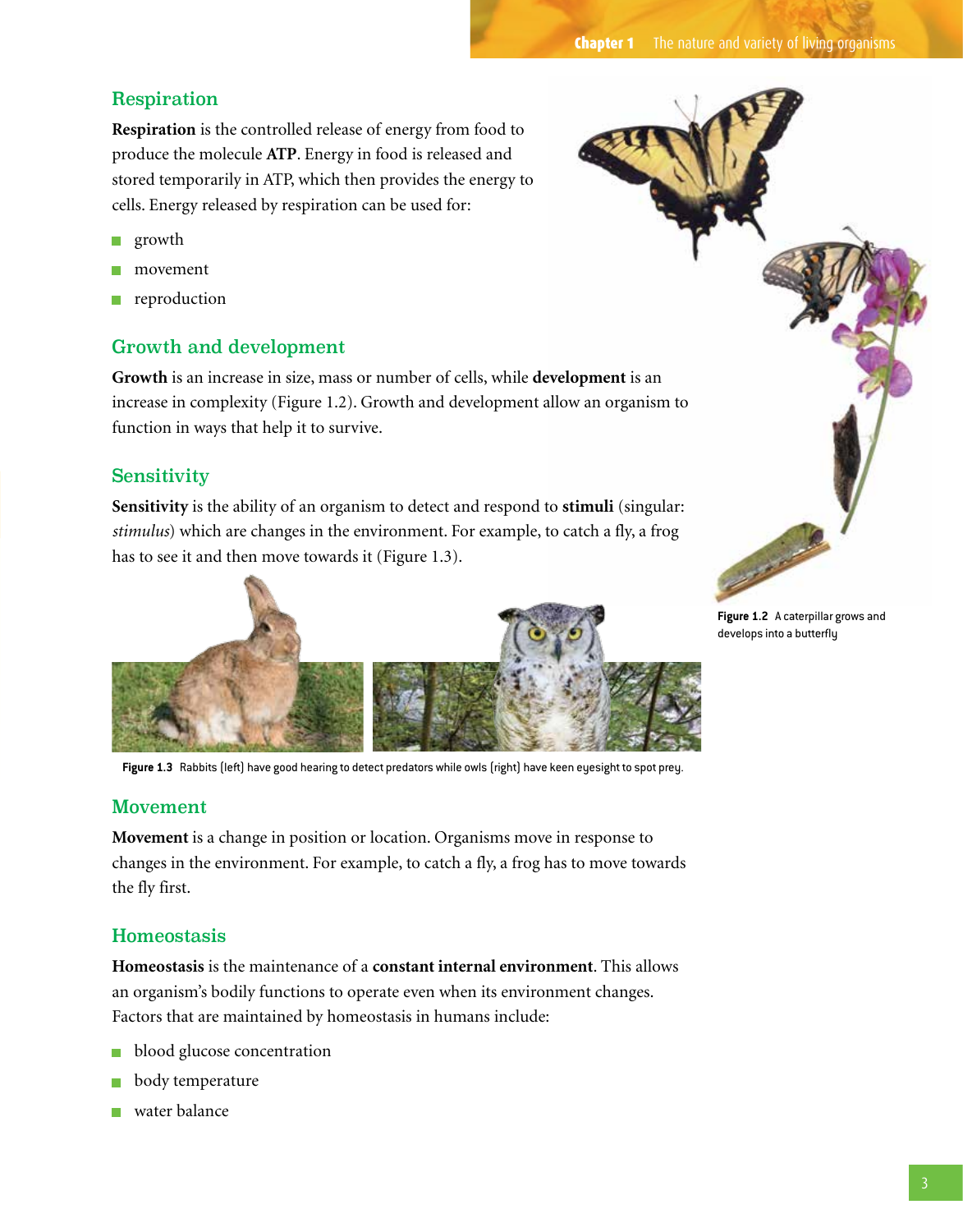

**Figure 1.4** Flowering plants produce seeds (top) that grow into new plants, while mammals give birth to live young (bottom).

#### Reproduction

**Reproduction** is the production of new individuals of the same **species** (Figure 1.4). Organisms have to produce new individuals so that the species can continue to exist, otherwise the species will die out and become **extinct**.

#### Excretion

**Excretion** is the removal of **metabolic wastes**, toxic substances and excess substances from the body. These substances are harmful to the body if they accumulate to high levels. Examples of substances excreted by the human body include:

- urea (a molecule formed from the breakdown of amino acids) m,
- carbon dioxide
- excess water
- excess salts π

## **1.2 The variety of living organisms**

Living organisms on Earth exist in many different forms, but they can be classified as either **eukaryotic** (pronounced: *'you-carry-otic'*) or **prokaryotic**. The cells of a eukaryotic organism have a **nucleus** (plural: *nuclei*) but a prokaryotic organism has no nucleus. Organisms can also be classified as **unicellular,** which are made of only a single cell, or **multicellular**, which are made of many cells. Plants, animals, fungi (singular: *fungus*) and protoctists are eukaryotic, while bacteria (singular: *bacterium*) are prokaryotic.

#### Plants

- **Plants are multicellular organisms.**
- Their cells contain **chloroplasts** to carry out **photosynthesis** to produce food.
- They have cell walls made of **cellulose**. F.
- They store carbohydrates as **starch**.  $\overline{\phantom{a}}$

Examples: flowering plants such as maize (a cereal) and pea (a herbaceous legume) (Figure 1.5).

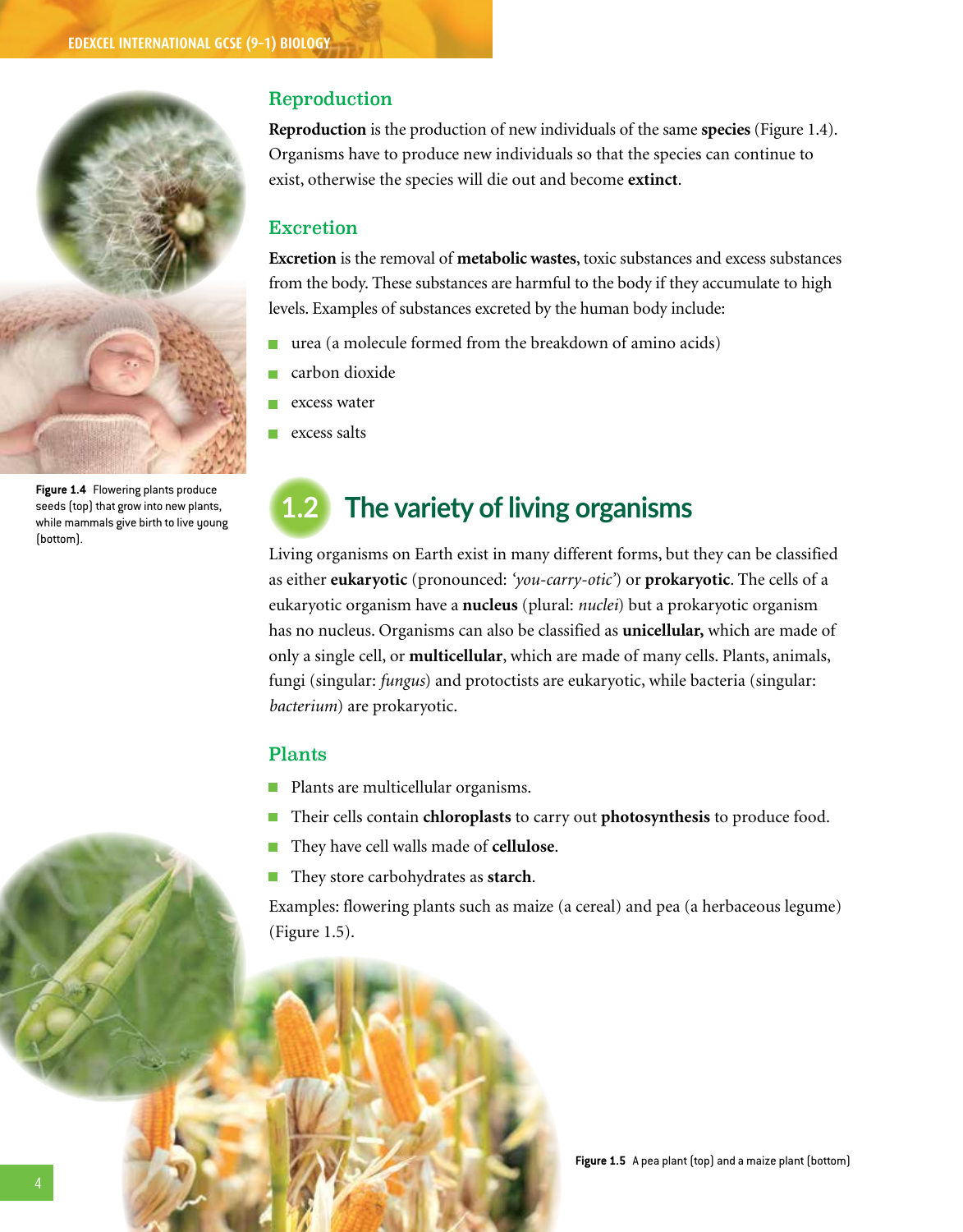#### Animals

- $\mathcal{C}^{\mathcal{A}}$ Animals are multicellular organisms.
- Their cells do not have chloroplasts (and hence cannot carry out photosynthesis).
- Their cells do not have cell walls. T.
- They store carbohydrates as **glycogen**. П
- They usually have nervous co-ordination. T.
- They can move from one place to another.  $\mathcal{L}_{\mathcal{A}}$

Examples: fox (a mammal) and mosquito (an insect) (Figure 1.6).

#### Fungi

- Some fungi are unicellular and some are multicellular.
- Their cells do not have chloroplasts.
- They have cell walls made of **chitin**.
- They store carbohydrates as glycogen. **I**
- They secrete extracellular digestive **enzymes** to П digest the food they live on, and absorb the digested nutrients. This is known as **saprotrophic nutrition**.
- The body of multicellular fungi is made of threadlike structures called **hyphae** (singular: *hypha*) organised into a **mycelium** (plural: *mycelia*). A hypha is formed by fusion of multiple cells and has multiple nuclei in the cytoplasm (**multinucleated**). The structure of a hypha and the mycelium of a multicellular fungus are shown in Figure 1.7 and Figure 1.8 respectively.

**Figure 1.6** A mosquito (left) and a fox (right) are both animals.



Vacuole





**Figure 1.8** Mycelium of a multicellular fungus



**Figure 1.9** Yeast (left), and *Mucor* on bread (right)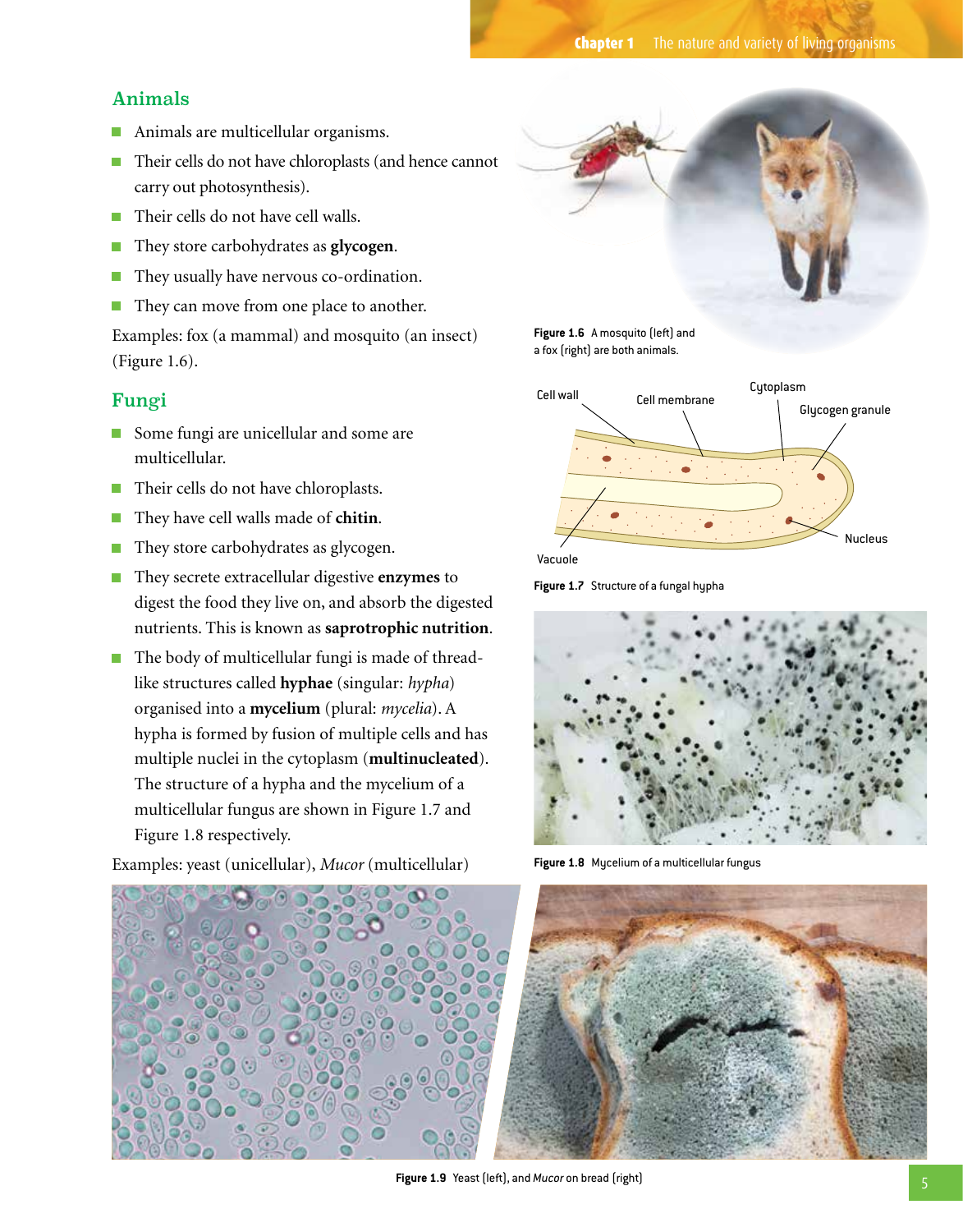#### **Protoctists**

- Protoctists are unicellular.  $\Box$
- Some protoctists resemble animal cells, while others are like plant cells.  $\mathcal{L}_{\mathcal{A}}$

Examples: *Amoeba* (animal-like) that lives in pond water, *Chlorella* (plant-like) that carries out photosynthesis, *Plasmodium* that causes malaria (Figure 1.10).



**Figure 1.10** *Chlorella* (left), *Amoeba* (centre) and *Plasmodium* (right)



**Figure 1.11** Structure of a bacterial cell

#### Bacteria

- **Bacteria are unicellular.**
- They have a cell wall. m,
- They have **circular DNA** but no nucleus (i.e. they are prokaryotic), as well as smaller DNA rings called **plasmids** (Figure 1.11).
- Some can carry out photosynthesis while others feed on other living or dead organisms.

Examples: *Lactobacillus bulgaricus* (rod-shaped) used to make **yoghurt**, *Pneumococcus*  (spherical) that causes **pneumonia** (Figure 1.12).



**Figure 1.12** *Lactobacillus bulgaricus*, a rod-shaped bacterium (left), and *Pneumococcus*, a spherical bacterium (right)

#### Viruses

- Viruses are not living organisms.  $\mathcal{L}_{\mathcal{A}}$
- They are very small, even smaller then bacteria.  $\overline{\phantom{a}}$